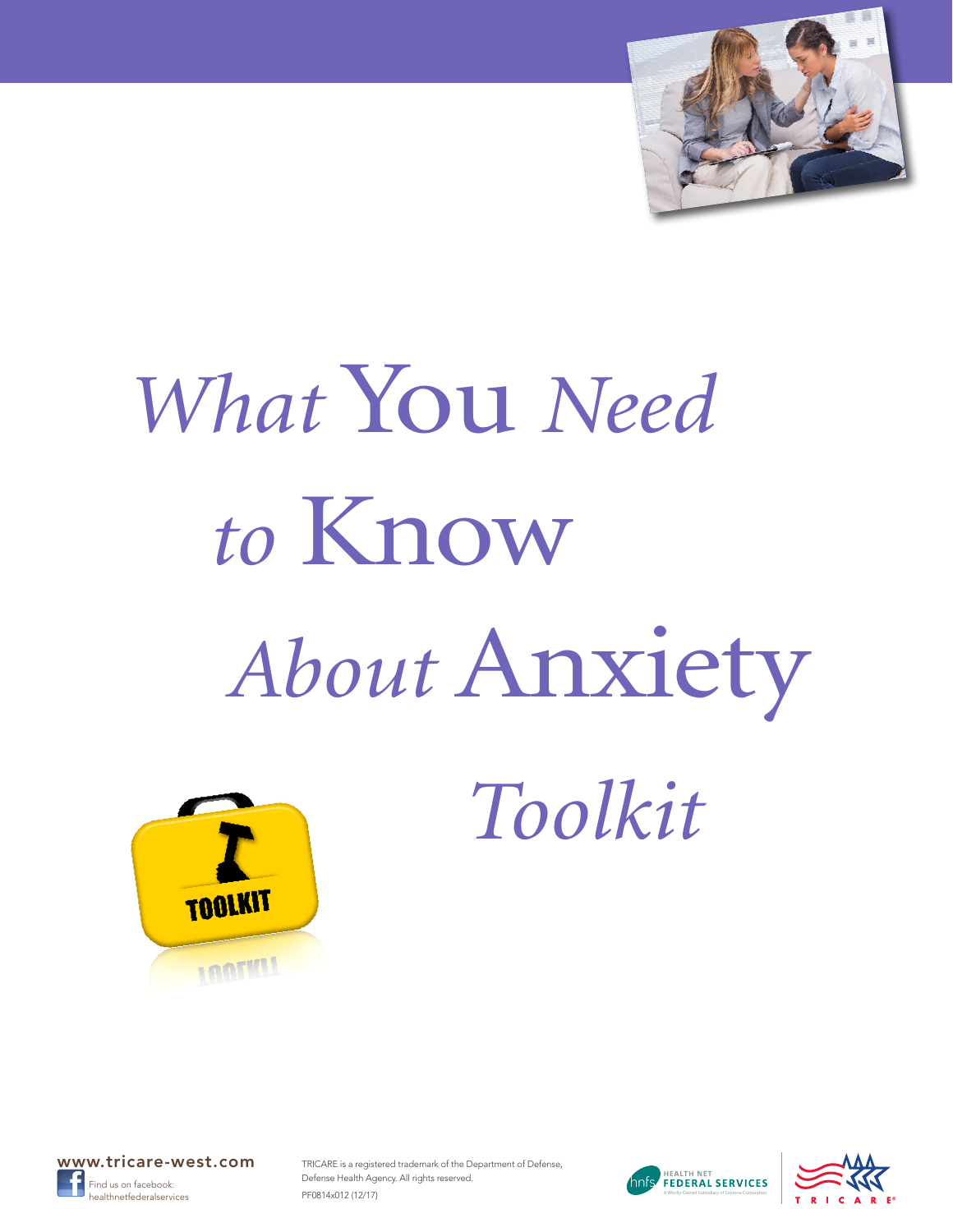

*What* You *Need to* Know *About* Anxiety  *Toolkit*

# Table of Contents

- [General Anxiety Disorder \(GAD-7\)](#page-2-0)
- [Weekly Planner](#page-3-0)
- [Anxiety Diary](#page-4-0)
- [Thought Record](#page-5-0)
- [Anxiety Action Plan](#page-6-0)
- [Symptom Management](#page-7-0)



This toolkit contains resources to help you

manage anxiety.



TRICARE is a registered trademark of the Department of Defense, Defense Health Agency. All rights reserved. PF0814x012 (12/17) healthnetfederalservices **A CHU CHU CHU CHU CHU CHU CHU CHU CHU** A Wholly-Owned Subsidiary of Centene Corporation



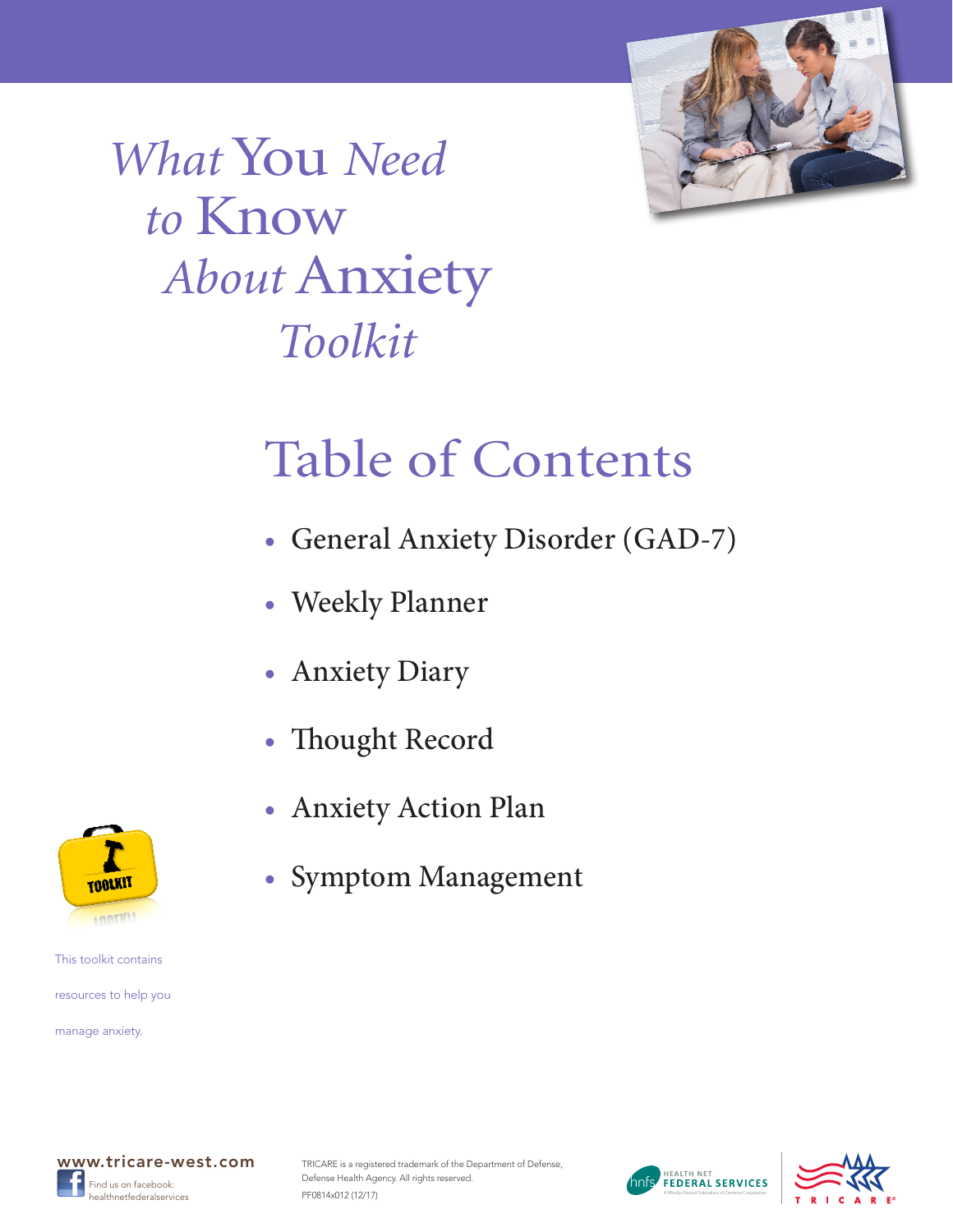#### <span id="page-2-0"></span>Over the **last 2 weeks**, how often have you been bothered by any of the following problems?

| Not at all          | <b>Several</b><br>days | More than<br>half the<br>days | <b>Nearly</b><br>every day |
|---------------------|------------------------|-------------------------------|----------------------------|
| $\mathbf 0$         | 1                      | $\overline{2}$                | 3                          |
| $\mathbf 0$         | 1                      | $\overline{2}$                | 3                          |
| $\mathbf 0$         | 1                      | $\overline{2}$                | 3                          |
| $\mathbf 0$         | 1                      | $\overline{2}$                | 3                          |
| $\mathbf 0$         | 1                      | $\overline{2}$                | 3                          |
| $\mathbf 0$         | 1                      | $\overline{2}$                | 3                          |
| $\mathsf{O}\xspace$ | 1                      | $\overline{2}$                | 3                          |
|                     |                        |                               |                            |

 $\frac{0}{-}$  +  $\frac{1}{-}$  +  $\frac{1}{-}$  +  $\frac{1}{-}$ Total each column: 0

= Total Score: \_\_\_\_\_

If you checked off any problems, how difficult have these problems made it for you to do your work, take care of things at home, or get along with other people?

Not difficult at all Somewhat difficult Very difficult Extremely difficult

*Developed by Drs. Robert L. Spitzer, Janet B.W. Williams, Kurt Kroenke and colleagues, with an educational grant from Pfizer Inc. No permission required to reproduce, translate, display or distribute.*

*Note from Health Net Federal Services: If anxiety symptoms are interfering with your daily life it is time to seek help. This form is a tool you can use to monitor your anxiety symptoms and is not meant as a means to diagnose yourself. Sharing your completed GAD-7s with your doctor can be useful when addressing your anxiety-related symptoms.*





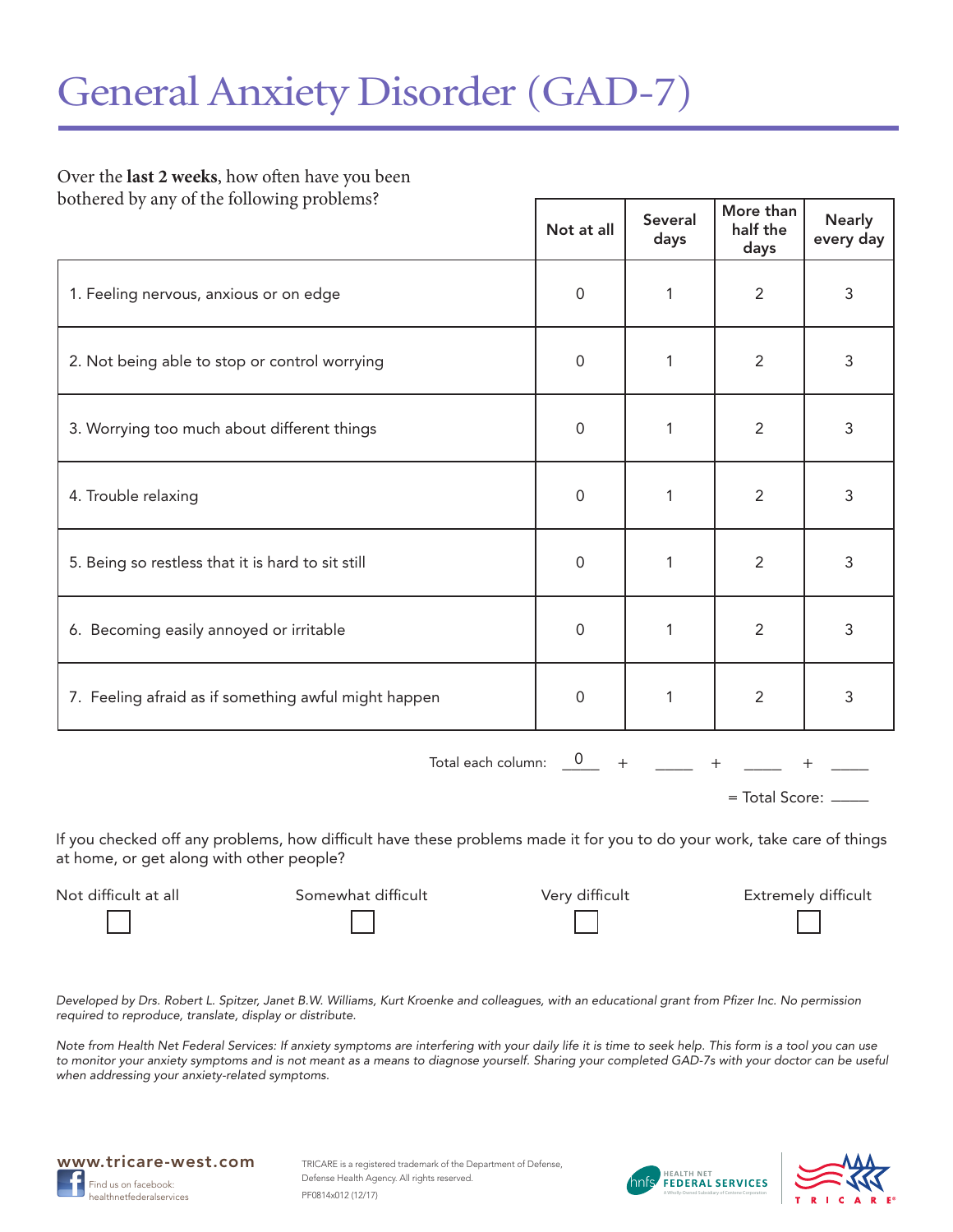# <span id="page-3-0"></span>Weekly Planner

Follow these tips and use a weekly planner or calendar to help make your tasks and responsibilities easier to manage.

- Include time for self-care activities, like rest and exercise.
- Arrange things you need to do in order of importance. Get the most important things done first.
- Set a reasonable limit and avoid scheduling too many things into one day.
- Break up large tasks into small steps you can do one at a time.

| Week of: ___    | <b>Morning</b> | Afternoon | <b>Evening</b> |
|-----------------|----------------|-----------|----------------|
| Sunday          |                |           |                |
| Monday          |                |           |                |
| <b>Tuesday</b>  |                |           |                |
| Wednesday       |                |           |                |
| <b>Thursday</b> |                |           |                |
| Friday          |                |           |                |
| Saturday        |                |           |                |





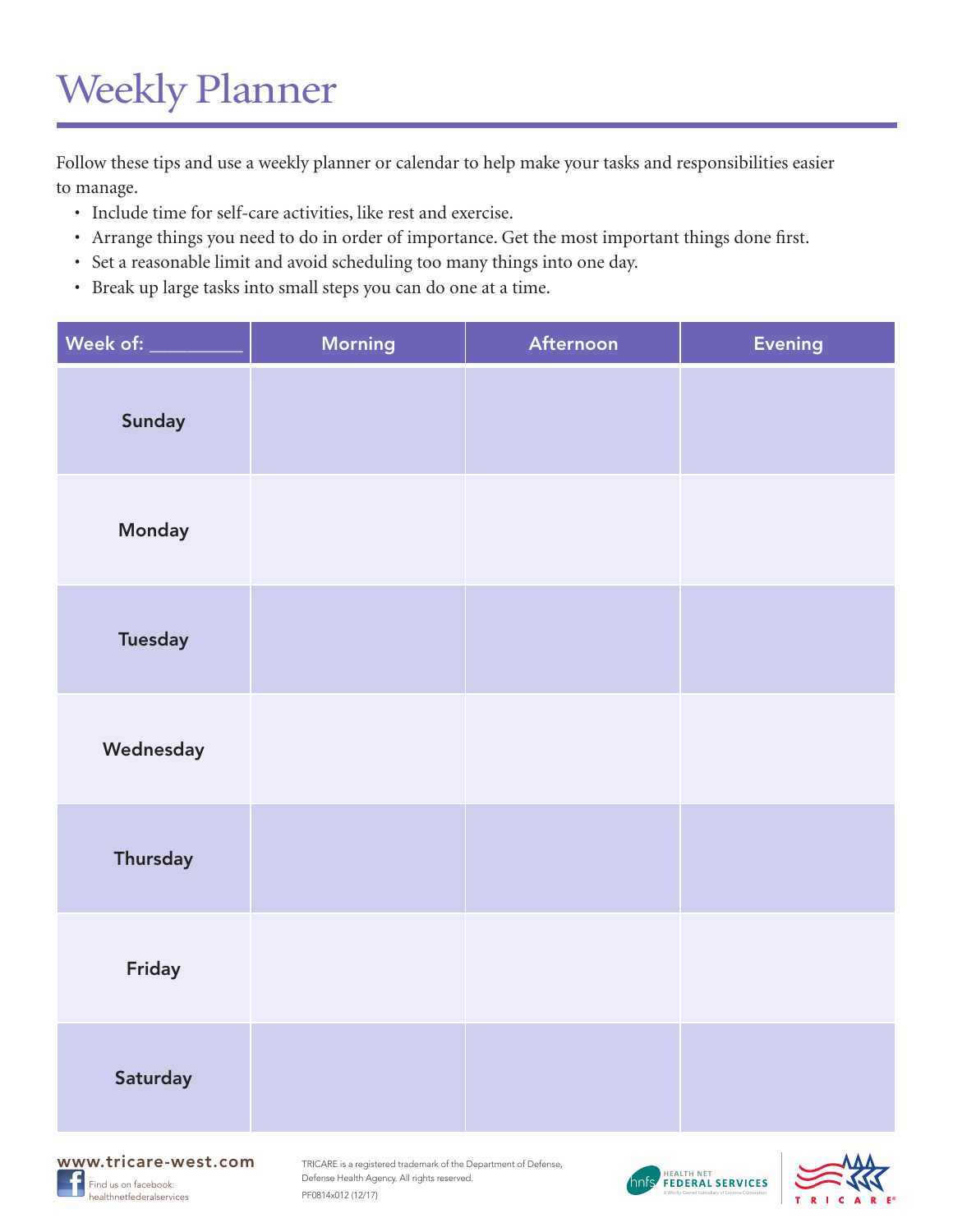### <span id="page-4-0"></span>Anxiety Diary

Each day write down whether or not you experienced anxiety symptoms. Write down your symptoms and rate them using the scale in the chart below. Next, write down how you responded. Lastly, write down the outcome.

| Date/day<br>of the<br>week | Did you<br>have<br>anxiety or<br>a panic<br>attack<br>today? | Note any symptoms<br>you experienced | Rate<br>symptoms<br>$0$ =none<br>$1 = mid$<br>2=moderate<br>3=severe | What did you do in<br>response? | Outcome |
|----------------------------|--------------------------------------------------------------|--------------------------------------|----------------------------------------------------------------------|---------------------------------|---------|
|                            | $\mathsf{No} \ \_\_\!\_$<br>Yes $\_\_$                       |                                      |                                                                      |                                 |         |
|                            | $\mathrm{No}$ $\_\_$<br>Yes $\_\_$                           |                                      |                                                                      |                                 |         |
|                            | No $\_\_$<br>Yes $\_\_\_\_\_\_\$                             |                                      |                                                                      |                                 |         |
|                            | $No$ $\_\_$<br>Yes $\_\_$                                    |                                      |                                                                      |                                 |         |
|                            | $No$ $\_\_$<br>Yes $\_\_$                                    |                                      |                                                                      |                                 |         |
|                            | No $\_\_$<br>Yes $\_\_\_\_\_\_\$                             |                                      |                                                                      |                                 |         |
|                            | No $\_\_$<br>Yes $\_\_$                                      |                                      |                                                                      |                                 |         |

Sharing your records with your health care provider can help with treatment. You may also find the outcome becoming more positive and the periods of anxiety becoming less frequent and severe as you learn new ways to respond to your anxiety.





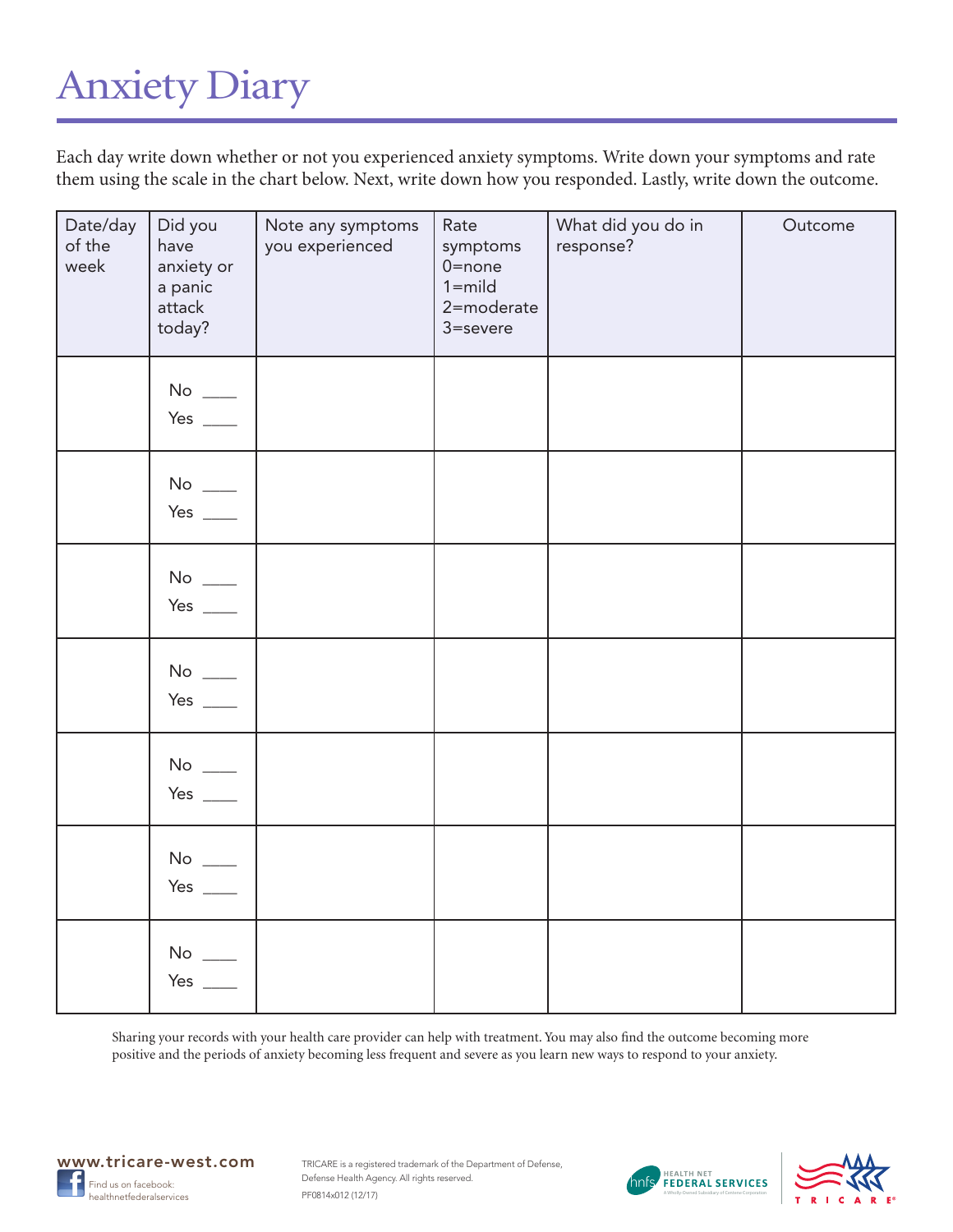# <span id="page-5-0"></span>Thought Record

Use this thought record to help you learn to challenge your irrational thoughts and identify balanced counter statements. Practice coming up with balanced counter statements by using situations that caused you to experience anxiety. Using this tool can help you when you begin to experience anxiety and irrational thinking in the future.

| <b>Situation That Caused Anxiety</b> | What You Were Thinking<br>(Irrational Thought)          | <b>Counter Statement</b><br>(Balanced Thought)                        |
|--------------------------------------|---------------------------------------------------------|-----------------------------------------------------------------------|
| Rídíng elevator                      | I won't be able to get out<br>if I have a paníc attack. | I can wait until the<br>elevator stops. Nothing<br>will happen to me. |
|                                      |                                                         |                                                                       |
|                                      |                                                         |                                                                       |
|                                      |                                                         |                                                                       |
|                                      |                                                         |                                                                       |





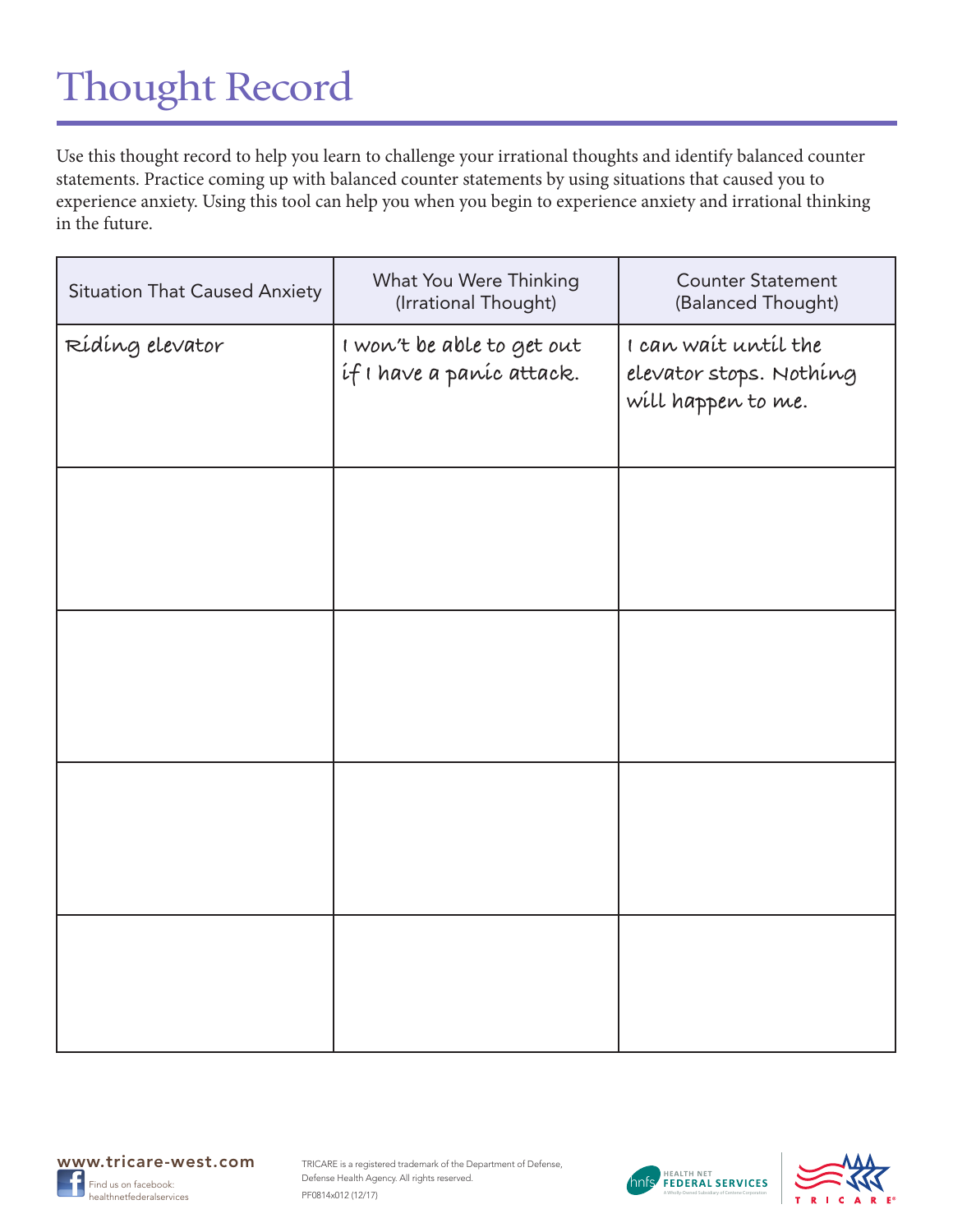

<span id="page-6-0"></span>This **action plan** is a guide to help you recognize the signs and symptoms of anxiety, and be prepared with actions you should take. You and your specialist should complete this plan together. The three colors (zones), gre specialist should complete this plan together. The three colors (zones), green, yellow and red, help you decide what to do.

| Zone         | <b>Status</b>                                                                                                                                                    | <b>Symptoms</b>                                                                                                                                                                                                         | <b>Actions</b>                                                                                                                                                                                                                                                                                                                                                                                                                                                            |
|--------------|------------------------------------------------------------------------------------------------------------------------------------------------------------------|-------------------------------------------------------------------------------------------------------------------------------------------------------------------------------------------------------------------------|---------------------------------------------------------------------------------------------------------------------------------------------------------------------------------------------------------------------------------------------------------------------------------------------------------------------------------------------------------------------------------------------------------------------------------------------------------------------------|
| <b>GREEN</b> | Green means you are doing well.<br><b>Symptoms are STABLE.</b><br>Your anxiety is under control.                                                                 | • Your anxiety symptoms are well managed.<br>• You are participating in your usual activities.<br><u> 1980 - Johann Barn, mars ann an t-Amhain an t-Amhain an t-Amhain an t-Amhain an t-Amhain an t-Amhain an t-Amh</u> | · Take medications as directed.<br>• Follow your treatment plan.<br>• Get adequate exercise, proper nutrition and a good<br>night's sleep.<br>$\bullet$ $\hspace{0.0cm}$ $\hspace{0.0cm}$ $\hspace{0.0cm}$ $\hspace{0.0cm}$ $\hspace{0.0cm}$ $\hspace{0.0cm}$ $\hspace{0.0cm}$ $\hspace{0.0cm}$ $\hspace{0.0cm}$ $\hspace{0.0cm}$ $\hspace{0.0cm}$ $\hspace{0.0cm}$ $\hspace{0.0cm}$ $\hspace{0.0cm}$ $\hspace{0.0cm}$ $\hspace{0.0cm}$ $\hspace{0.0cm}$ $\hspace{0.0cm}$ |
| ELLOW        | <b>Yellow means CAUTION.</b><br>Your symptoms indicate you need to talk with your<br>primary care manager (PCM), therapist, psychiatrist,<br>or support network. | • Your anxiety symptoms have increased, such as<br>changes in sleep, appetite, an increase in worry, fear,<br>panic, irritability, or even suicidal thoughts.<br>• Your coping skills are not as effective.             | • Continue your current medication.<br>• Reach out to your support network, therapist,<br>psychiatrist, or PCM.<br><u> 1989 - Johann Barbara, martxa eta idazlea (h. 1989).</u><br><u> 1980 - Jan Salaman, mangang mga kalendar ng mga kalendar ng mga kalendar ng mga kalendar ng mga kalendar ng mga kalendar ng mga kalendar ng mga kalendar ng mga kalendar ng mga kalendar.</u><br><u> 2008 - Jan Barnett, fransk politik (d. 1888)</u>                              |
| RED          | Red means you need help IMMEDIATELY!<br>You need to be evaluated now if your yellow zone<br>actions have not helped your symptoms improve.                       | • Your symptoms are unmanageable and may include<br>suicidal or homicidal thoughts, a plan and/or intent.                                                                                                               | · This is a psychiatric emergency. Call 911, a suicide<br>prevention hotline or have a friend or family member<br>take you to the ER.<br><u> 1980 - Jan Barnett, fransk politiker (d. 1980)</u><br>$\bullet$<br><u> 1980 - Johann Stein, marwolaethau a bhann an t-Amhair ann an t-Amhair an t-Amhair an t-Amhair an t-Amhair an</u>                                                                                                                                      |